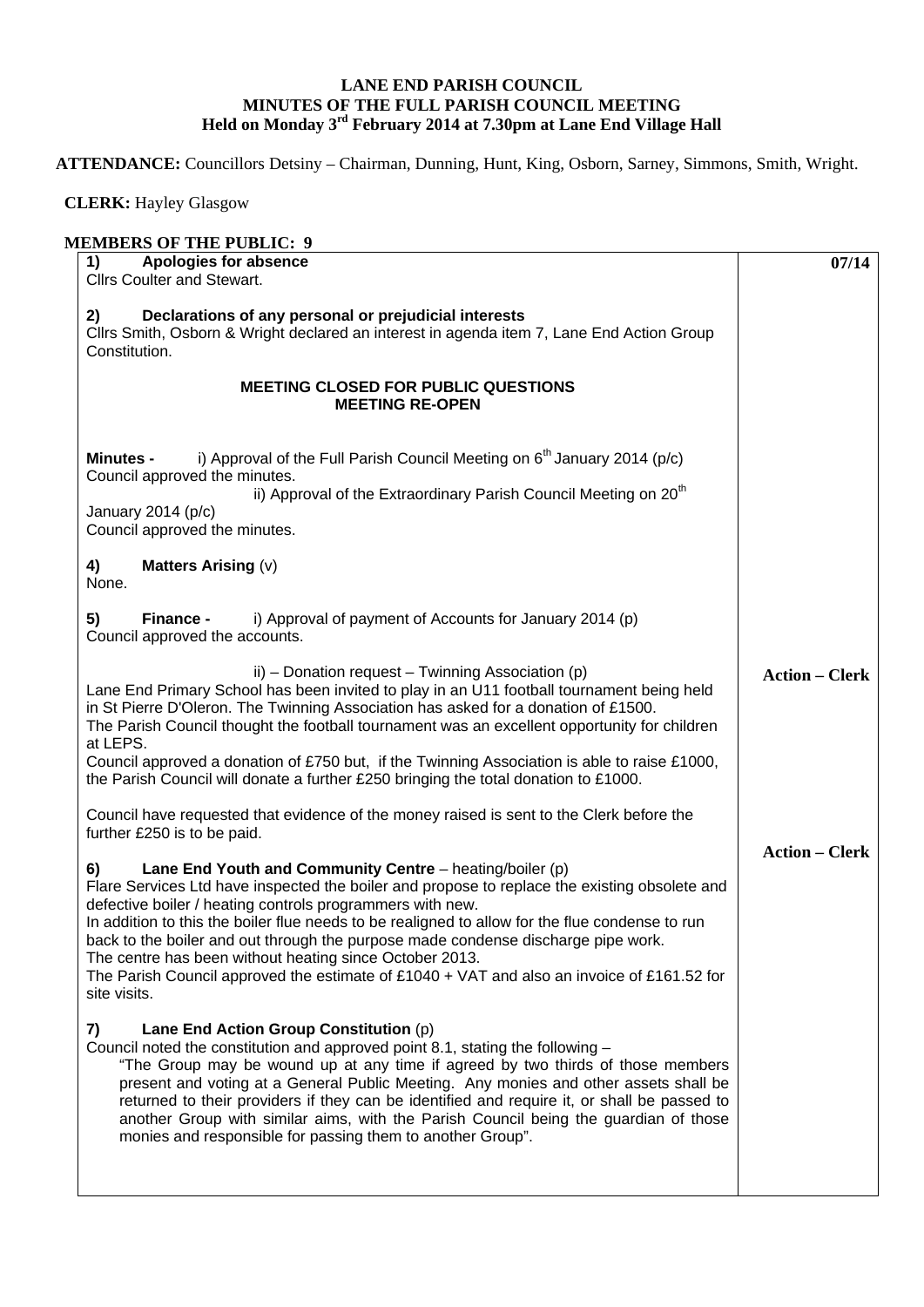| 8)<br>Duty of Care Survey (p)                                                                                                                                                                                                                                                                                                                                                                                                                                                                                                                             | 8/14                  |
|-----------------------------------------------------------------------------------------------------------------------------------------------------------------------------------------------------------------------------------------------------------------------------------------------------------------------------------------------------------------------------------------------------------------------------------------------------------------------------------------------------------------------------------------------------------|-----------------------|
| Council noted the report.<br>9)<br><b>Sandyfield Allotments</b> – Proposed Gate (p)                                                                                                                                                                                                                                                                                                                                                                                                                                                                       | <b>Action – Clerk</b> |
| A request was received for a gate to be installed at Sandyfield Allotments as a deterrent to<br>stop people stealing equipment from sheds. The Clerk wrote to all tenants, the majority of<br>those who replied were in favour of a gate.                                                                                                                                                                                                                                                                                                                 |                       |
| Council approved a gate to be installed by Meakes, costing just under £1000.                                                                                                                                                                                                                                                                                                                                                                                                                                                                              |                       |
| 10)<br><b>Clarion</b> $(p)$<br>Katy Dunn (Clarion Editor) has looked into the possibility of a full colour magazine. The<br>current printers cannot offer this facility. Higgs of Henley are closer in location and can offer a<br>full colour magazine. The estimate received is £1694.00. Current costs are £1520 which<br>gives a difference of £174 per edition. Katy has suggested increasing the advertising rates<br>slightly to cover the increase.<br>Council approved changing printers and accepting slight increase. The hope is this will be | <b>Action – Clerk</b> |
| recouped from advertisers.                                                                                                                                                                                                                                                                                                                                                                                                                                                                                                                                |                       |
| 11)<br>Clerk's report (p)<br>Council noted the report.                                                                                                                                                                                                                                                                                                                                                                                                                                                                                                    |                       |
| Invitations to Meetings, Correspondence & Reports received (p)<br>12)<br>Council noted the report.                                                                                                                                                                                                                                                                                                                                                                                                                                                        |                       |
| Matters raised by Councillors (v)<br>13)<br>Cllr Simmons is concerned about the street lights around the village where they are close to<br>trees/hedges which could shadow & overgrow them. Cllr Simmons has suggested reviewing<br>all the street lamps in the spring when the trees are in leaf.<br>CIIr King reported on the LAF Community Transport Project, Ross Osborn and Mike<br>Chadwick are attending the meeting.<br>Cllr Detsiny asked Cllr King to complete a paper on the VAS sign status for the next meeting.                            | <b>Action – Cllr</b>  |
| 14)<br>Planning: To consider new applications and receive Wycombe District Council                                                                                                                                                                                                                                                                                                                                                                                                                                                                        | King                  |
| Decisions and Appeals (v)                                                                                                                                                                                                                                                                                                                                                                                                                                                                                                                                 | <b>Action - Clerk</b> |
|                                                                                                                                                                                                                                                                                                                                                                                                                                                                                                                                                           |                       |
| <b>New Applications</b>                                                                                                                                                                                                                                                                                                                                                                                                                                                                                                                                   |                       |
| 13/08131/FUL - Pound Farm Marlow Road Cadmore End - Application for - Conversion of<br>existing outbuildings to form 1 x 3 bed dwelling and construction of single storey link extension<br>with associated external alterations.<br>No Objection.                                                                                                                                                                                                                                                                                                        |                       |
| 14/05018/FUL - Hatters Cottage Moor Common Lane End - Application for - Householder<br>application for construction of extension to existing detached rear garage.<br>No objection.                                                                                                                                                                                                                                                                                                                                                                       |                       |
| 14/05119/PAJ - 1 High Street Lane End - Prior notification application (Class J) for change of<br>use of existing building falling within Class B1(a) (offices) to Class C3 (dwelling/houses) to<br>create a 2 bed semi detached cottage.<br>No Comment.                                                                                                                                                                                                                                                                                                  |                       |
| NEXT MEETING: To confirm the Full Parish Council Meeting will be held on Monday 3 <sup>rd</sup><br>March 2014 in the Sycamore Room of the Lane End Village Hall.                                                                                                                                                                                                                                                                                                                                                                                          |                       |
| There being no further business the Chairman closed the meeting at 20.39 pm                                                                                                                                                                                                                                                                                                                                                                                                                                                                               |                       |
|                                                                                                                                                                                                                                                                                                                                                                                                                                                                                                                                                           |                       |